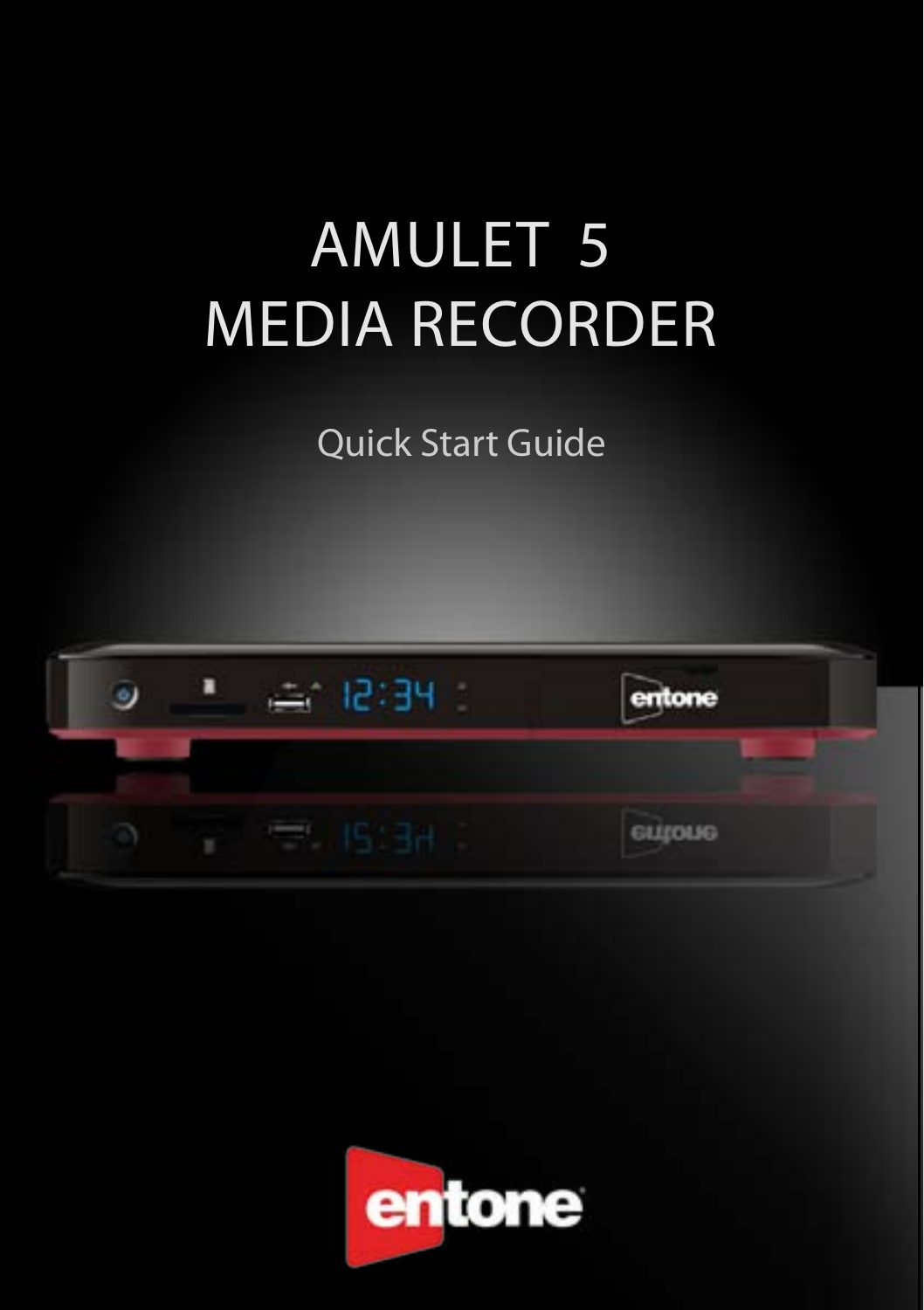1

#### Table of Contents

#### **OVERVIEW**

- 2 [Safety Instructions](#page-2-0)
- 4 [What's Included](#page-3-0)
- 6 [Front Panel](#page-4-0)
- [7 Top and Side Panels](#page-4-0)
- [8 Rear Panel](#page-5-0)

#### [Connecting Video](#page-5-0)

- 9 [High-Definition TVs](#page-5-0)
- 11 [Standard-Definition TVs](#page-6-0)

#### [Connecting](#page-7-0) Audio

- 13 [Stereo](#page-7-0)
- 14 [Surround Sound](#page-8-0)

## [Connecting](#page-8-0) TV Source

- [15 Cable or Antenna](#page-8-0)
- [16 CableCARD](#page-9-0)

#### [Connecting Network](#page-9-0)

17 [Wireless or Wired](#page-9-0)

#### POWERING UP

- 18 [Setting Up Remote Control](#page-10-0)
- [19 Installing/Uninstalling USM](#page-10-0) Drive
- [21 Connecting to Power Source](#page-11-0)
- [22 Declaration of Conformity](#page-12-0)

#### COPYRIGHT

©2013 Entone, Inc. All rights reserved. This document contains proprietary information protected by copyright. No part of this publication may be reproduced, stored in a retrieval system, or transmitted in any form or by any means, electronic, mechanical, photocopying, recording or otherwise, without the prior written consent of Entone, Inc., 20863 Stevens Creek Blvd, Suite 300, Cupertino, CA 95014, U.S.A.

#### DISCLAIMER

IF THIS PRODUCT DIRECTS YOU TO COPY MATERIALS, YOU MUST HAVE PERMISSION FROM THE COPY-RIGHT OWNER OF THE MATERIALS TO AVOID VIOLATING THE LAW WHICH COULD RESULT IN DAMAGES OR OTHER REMEDIES.

#### **TRADEMARKS**

Entone and the tagline "Connecting the Home" are trademarks of Entone, Inc. All other trademarks or registered trademarks belong to their respective owners.

This item incorporates copy protection technology that is protected by U.S. patents and other intellectual property rights of Rovi Corporation. Reverse engineering and disassembly are prohibited.

#### **CHANGES**

The material in this document is for information only and is subject to change without notice. While reasonable efforts have been made in the preparation of this document to assure its accuracy, Entone, Inc. assumes no liability resulting from the use of the information contained herein. Entone, Inc. reserves the right to make changes in the product design without reservation and without notification to its users.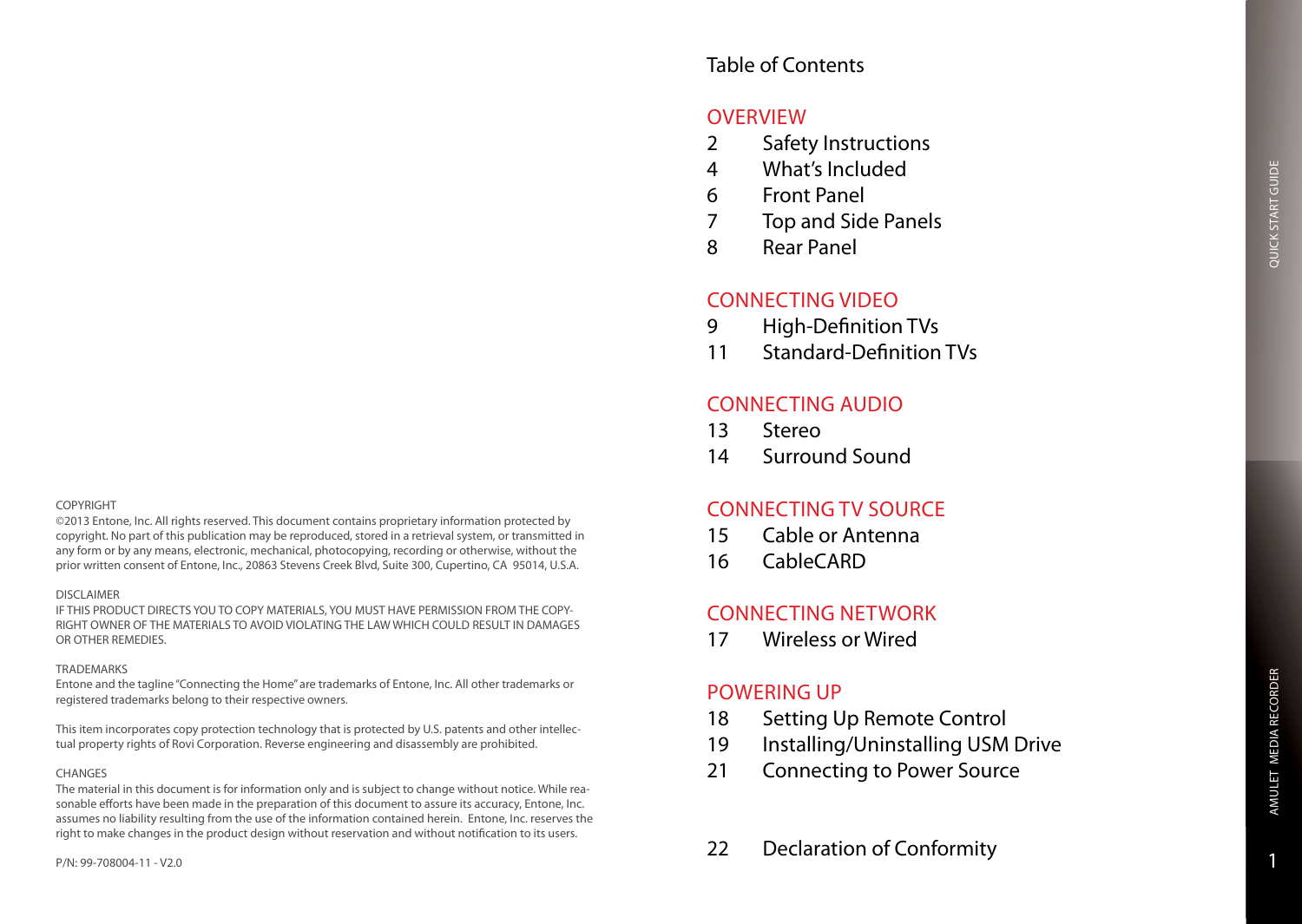## <span id="page-2-0"></span>Important Safety Instructions

- WARNING: To reduce the risk of fire or electric shock, do not expose this apparatus to rain or moisture.
- The apparatus shall not be exposed to dripping or splashing and that no objects filled with liquids, such as vases, shall be placed on the apparatus.
- Read these instructions.
- Keep these instructions.
- Heed all warnings.
- Follow all instructions.
- Do not use this apparatus near water.
- Clean only with dry cloth.
- Do not block any ventilation openings. Install in accordance with the manufacturer's instructions.
- Do not defeat the safety purpose of the polarized or grounding-type plug. A polarized plug has two blades with one wider than the other. A grounding type plug has two blades and a third grounding prong. The wide blade or the third prongs are provided for your safety. If the provided plug does not fit into your outlet, consult an electrician for replacement of the obsolete outlet.
- Protect the power cord from being walked on or pinched particularly at plugs, convenience receptacles, and the point where they exit from the apparatus.
- Only use attachments/accessories specified by the manufacturer.
- Unplug this apparatus during lightning storms or when unused for long periods of time.
- Refer all servicing to qualified service personnel. Servicing is required when the apparatus has been damaged in any way, such as power-supply cord or plug is damaged, liquid has been spilled or objects have fallen into the apparatus, the apparatus has been exposed to rain or moisture, does not operate normally, or has been dropped.
- • To reduce the risk of electric shock, DO NOT remove cover or back panel. No user serviceable parts inside. Refer servicing to qualified personnel.

# Important Safety Instructions (Continued)

- To help prevent electric shock, plug the power cable into properly grounded sources. Use only properly grounded extension cords and adaptors, if they are needed.
- The AC main plug is used as the disconnect device, the disconnect device shall remain readily operable.
- Make sure nothing is lying on any of the cables.
- Be sure the cables are located where they will not be stepped on or tripped over.
- Do not spill food or liquids onto the unit.
- Do not push any objects into the free slots. Doing so will damage the unit, can cause fire or electrical shock, and can short out interior components.
- Do not install near any heat sources such as radiators, heat registers, stoves, or other apparatus (including amplifiers) that produce heat.
- Do not block cooling vents.
- Do not place the equipment in a closed-in wall unit.
- When you disconnect a cable, pull on its connector or on its strain relief loop, not on the cable itself. Some cables have a connector with locking tabs; if you are disconnecting this type of cable, press in on the locking tabs before disconnecting the cables.
- When you connect a cable, make sure both connectors are correctly oriented and aligned before connecting to avoid bending connector pins.
- For PLUGGABLE EQUIPMENT, the socket-outlet should be installed near the equipment for easy access.
- • Changes or modifications not expressly approved by the party responsible could void the user's authority to operate this device.

Amulet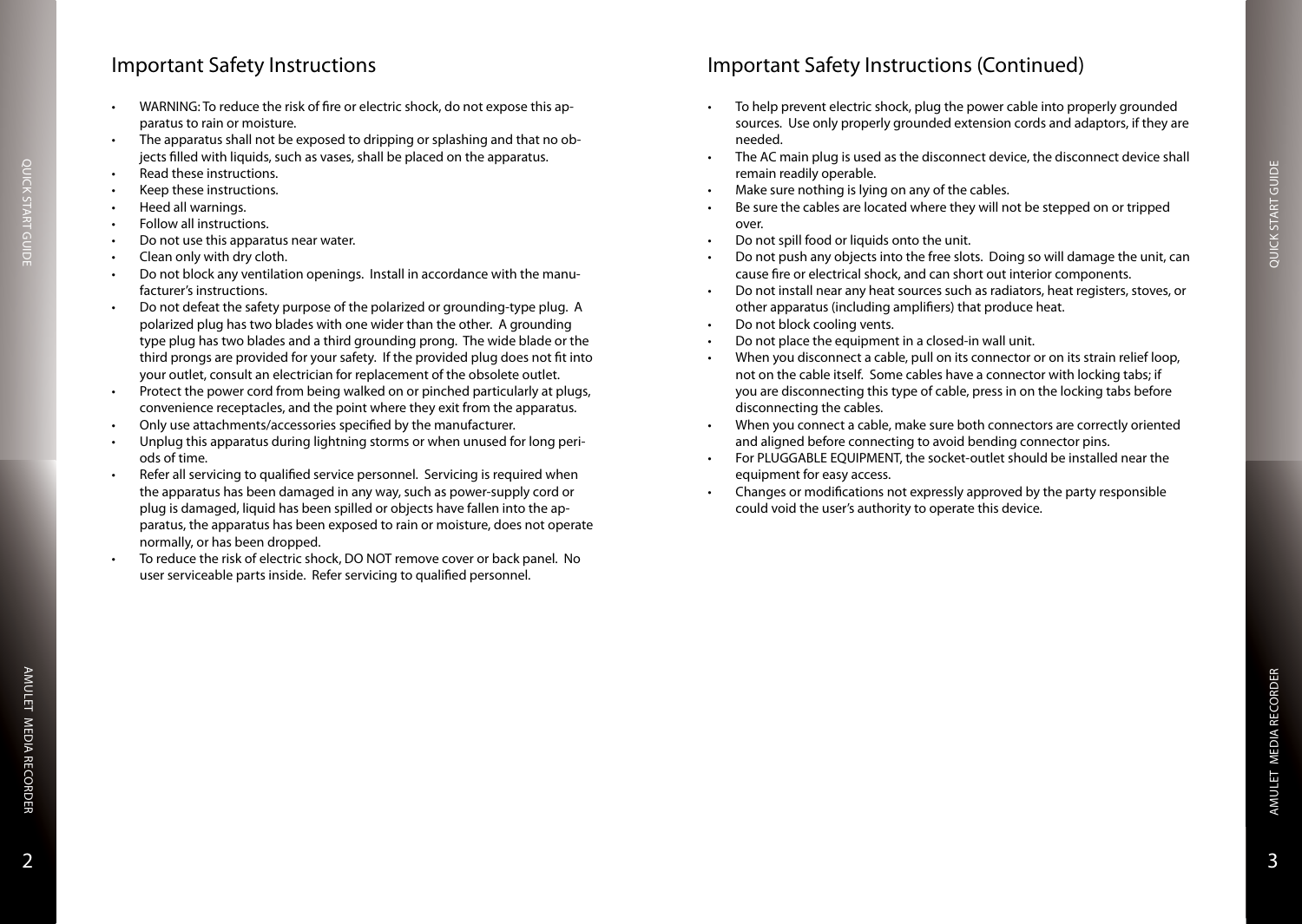## What's Included



Amulet Media Recorder



IR Remote Control\*



2 Batteries for Remote Control



<span id="page-3-0"></span>

Amulet

Media Recorder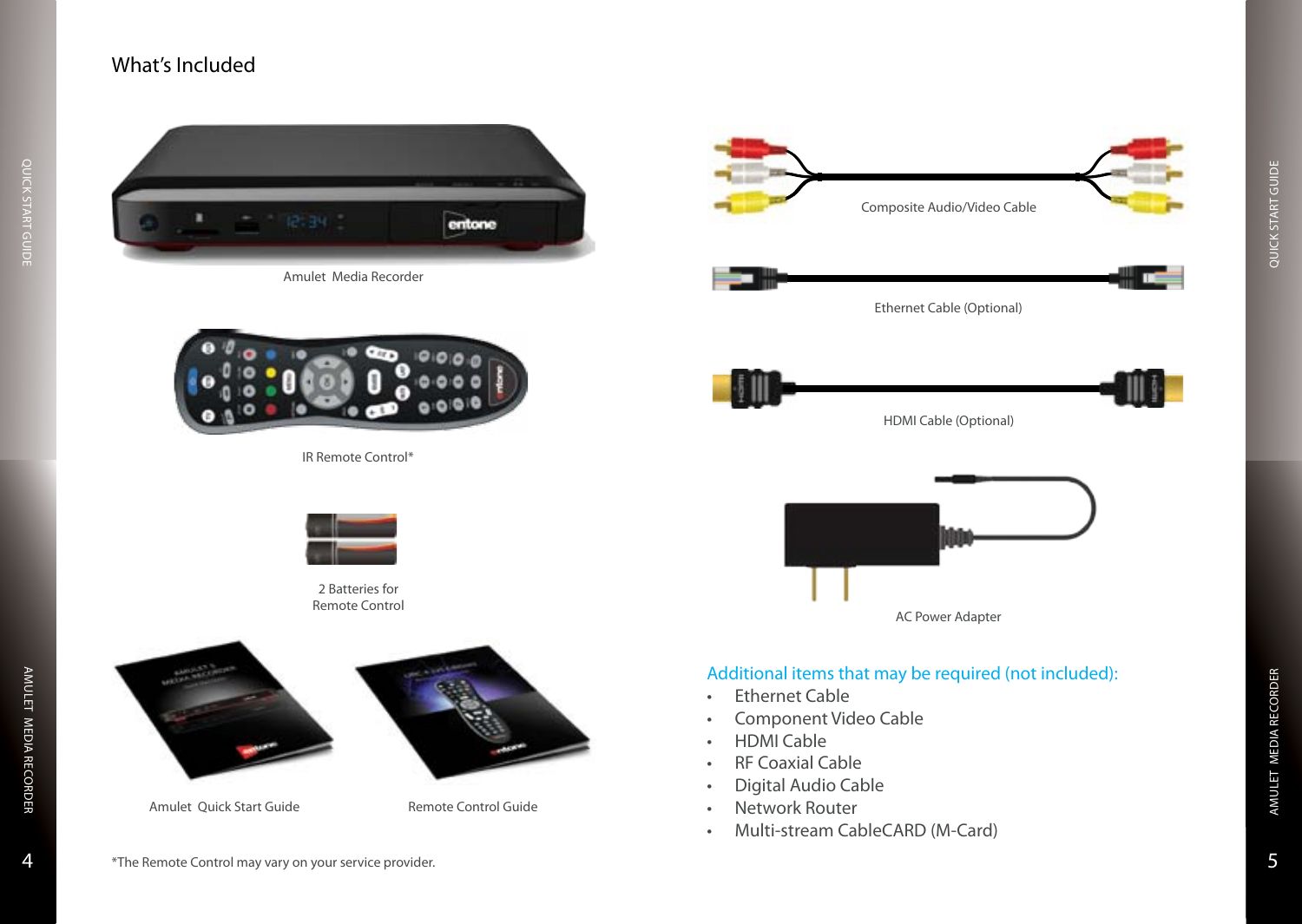# QUICK START GUIDE Quick Start Guide

# <span id="page-4-0"></span>Amulet — Front Panel



| <b>Name</b> |                         | <b>Description</b>                                                                                                                                                                                                                                                                                |
|-------------|-------------------------|---------------------------------------------------------------------------------------------------------------------------------------------------------------------------------------------------------------------------------------------------------------------------------------------------|
|             | Power                   | Solid blue indicates the unit is on.<br>Solid red indicates the unit is in standby mode.<br>Flashing blue indicates the unit is booting up.<br>Press button once to put unit in standby mode, press<br>again to resume.<br>To reboot the device, press and hold button for at least<br>5 seconds. |
|             | SD Card Reader          | To read or transfer content from a compatible SD flash<br>memory card.                                                                                                                                                                                                                            |
|             | <b>USB</b>              | To connect USB devices such as USB flash drive and<br>external USB hard drive.<br>(max 500mA load)                                                                                                                                                                                                |
| 4,          | Link Indicator          | Blue dot indicates that Ethernet or Wi-Fi network con-<br>nection is active.                                                                                                                                                                                                                      |
| 5           | Clock                   | Displays current time set by your service provider. May<br>not display time while device is booting up.                                                                                                                                                                                           |
| 6           | <b>Record Indicator</b> | Blue dot indicates a TV program is currently recording.                                                                                                                                                                                                                                           |
|             | HD Indicator            | Blue dot indicates current program is playing in HD<br>(720p or higher) resolution.                                                                                                                                                                                                               |
| 8           | <b>USM Port</b>         | For inserting a universal storage module (USM) hard<br>drive.                                                                                                                                                                                                                                     |

# Amulet — Top and Side Panels



| <b>Name</b> |                                           | <b>Description</b>                                                                                                    |
|-------------|-------------------------------------------|-----------------------------------------------------------------------------------------------------------------------|
|             | Smart Card Port*                          | For use with SIM format Smart Card only.                                                                              |
|             | CableCARD Port*                           | For use with M-CARD only (provided by your service<br>provider).                                                      |
| 3           | Eject Pin Hole*                           | For ejecting an M-CARD from the CableCARD port.                                                                       |
| 4           | 7-Way Navigation<br>$+$ MFNU <sup>*</sup> | Use Back, MENU, OK and Directional buttons to help<br>with navigating the user interface without a remote<br>control. |

\* Features may vary depending on your service provider. Contact your service provider for more details.

**6** Provider for more details. \* Features may vary depending on your service provider. Contact your service provider for more details.

Quick Start Guide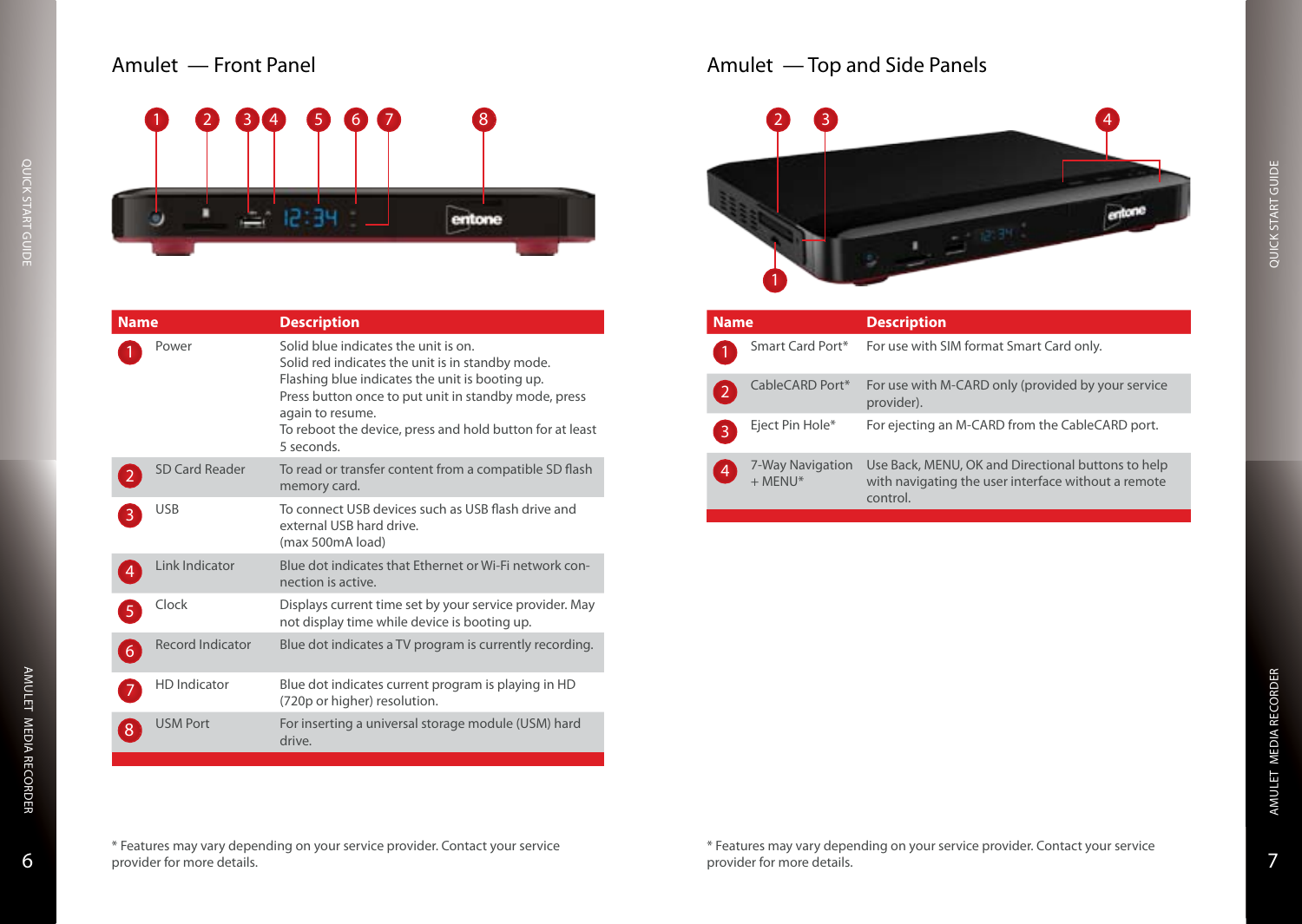## <span id="page-5-0"></span>Amulet — Rear Panel



| <b>Name</b>            | <b>Description</b>                                                                                                               |
|------------------------|----------------------------------------------------------------------------------------------------------------------------------|
| Cable/ANT In*          | For connecting to a cable TV or antenna source.                                                                                  |
| TV Out*                | For connecting to an RF TV for loop-through.<br>(For Amulet 500 series, it should NOT be connected to<br>in-house cable network) |
| Composite Video        | For connecting to a standard-definition TV (SDTV).                                                                               |
| Audio                  | Stereo audio output (Left / Right).                                                                                              |
| Component<br>Video     | For connecting to a high-definition TV (HDTV).                                                                                   |
| <b>IR Blaster Port</b> | For connecting to an IR Blaster.                                                                                                 |
| Digital Audio          | For connecting to an entertainment system that sup-<br>ports 5.1 Surround Sound audio.                                           |
| <b>HDMI</b>            | For connecting to a high-definition TV (HDTV).                                                                                   |
| Ethernet               | For connecting to a wired network.                                                                                               |
| <b>USB</b>             | To connect USB devices such as USB flash drive and<br>external USB hard drive. (max 500mA load)                                  |
| Power                  | For connecting to a power source (100-240V, Output<br>12V/3A).                                                                   |

## STEP 1: CONNECTING VIDEO

Amulet provides up to four video options for connecting to your TV: HDMI, Component Video, Composite Video and Coaxial. Select a video option then proceed to" Connecting Audio" on [page 13.](#page-7-1)

Make sure your TV is turned on and the correct video input is selected.

#### Option 1: HDMI ( Recommended)

If your TV has an HDMI connection, use an HDMI cable (may not be in -



cluded) and connect Amulet to the HDMI IN port on your TV. This connection provides both video and audio so you do not If your TV has an HDMI connection, Delivers the best video & audio<br>use an HDMI cable (may not be in-<br>cluded) and connect Amulet to the HDMI IN port on your TV.<br>This connection provides both video and audio so you do not<br>ne



may not be included



9

Amulet Media Recorder

**AMULET MEDIA RECORDER** 

Quick Start Guide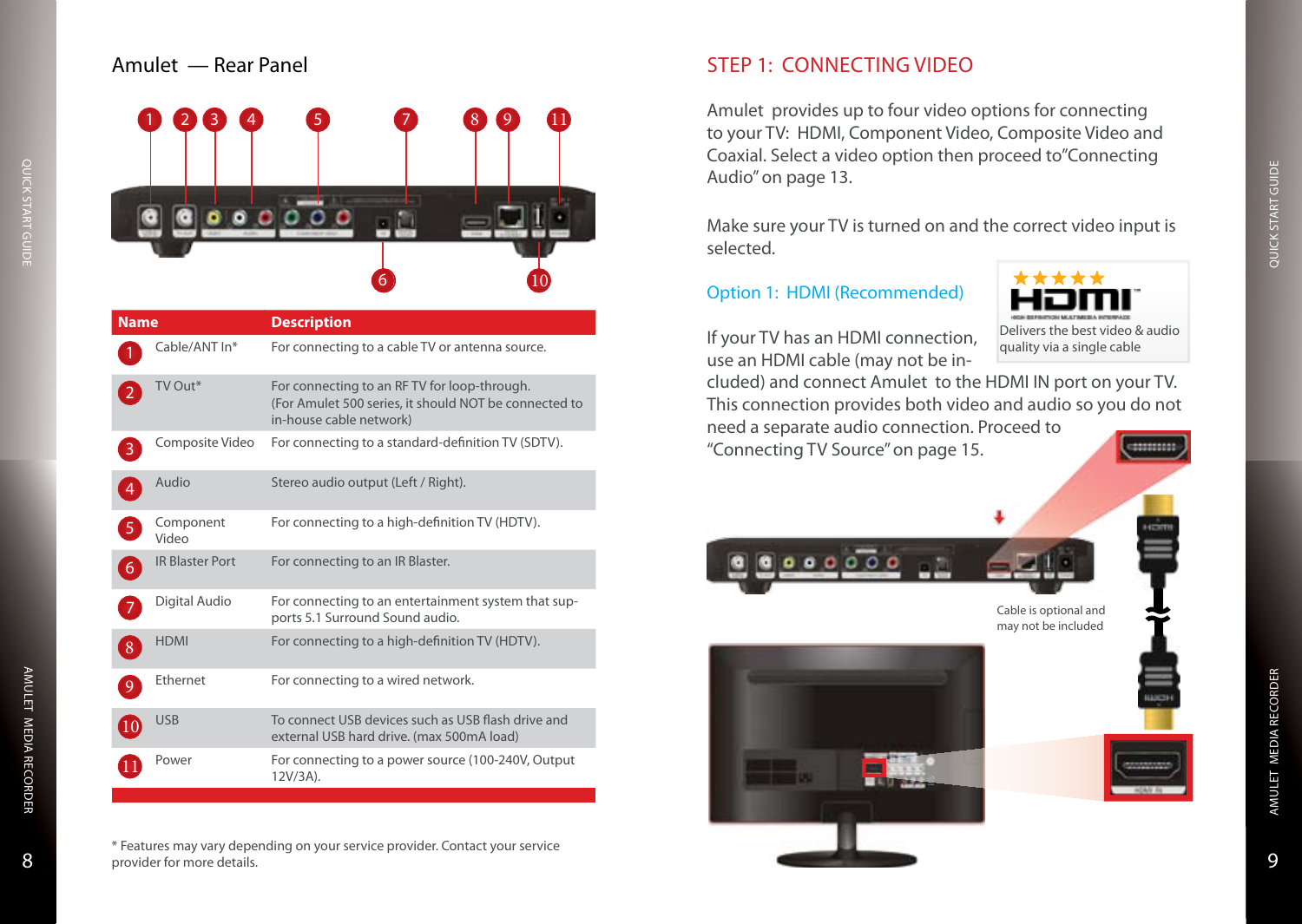#### <span id="page-6-0"></span>Option 2: Component Video

# \*\*\*\*

Delivers excellent picture

Use a Component cable (not provided) and connect the red/blue/green cables to the COMPONENT VIDEO IN **Component Video** quality

port on your TV. Then proceed to the next step ("Connecting Audio") to connect the red/white cables.

If you have selected HDMI as your video connection, then do not use this cable.

### Option 3: Composite Video

Use the Composite cable provided and connect the yellow cable to the yellow VIDEO IN port on your TV.

Then proceed to the next step ("Connecting Audio") to connect the red/white cables.

**Composite Video** Delivers good picture quality

\*\*

If you have selected HDMI as your video connection, then do not use this cable.



 $000$ Cable not included



Amulet

Media Recorder

**AMULET MEDIA RECORDER** 

Quick Start Guide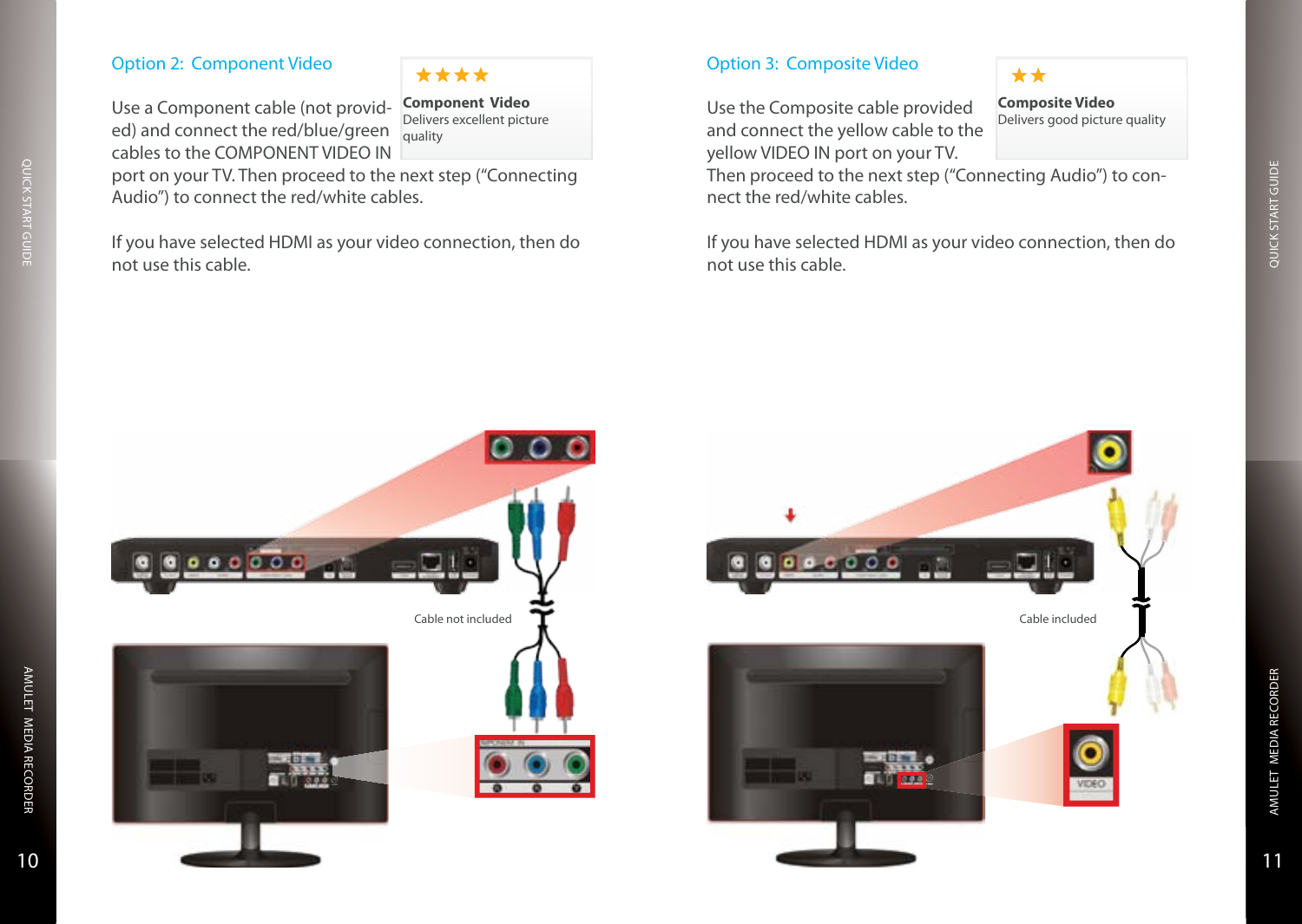# <span id="page-7-0"></span>Option 4: Coaxial (Optional)

#### $\bigstar$

**Coaxial Cable**

Delivers good picture quality

Use a Coaxial cable (not provided) and connect the cable to the AN-TENNA IN port on your TV. This con-

nection provides both video and audio so you do not need a separate audio connection. Proceed to "Connecting TV Source" on [page 15.](#page-8-1)

**NOTE**: For Amulet 500 Series, this should not be connected to the in-house cable network

If you have selected HDMI as your video connection, then do not use this cable.

# <span id="page-7-1"></span>STEP 2: CONNECTING AUDIO

**NOTE**: If you have selected HDMI or Coaxial as your video connection, then skip this audio section and proceed to "Connecting TV Source" on [page 15](#page-8-1).

#### Option 1: Stereo

Use the Composite cable provided and connect the red and white cables to the Amulet A/V Out port and the red and white cables to the AUDIO IN port on your TV.





Amulet

Media Recorder

AMULET MEDIA RECORDER

Quick Start Guide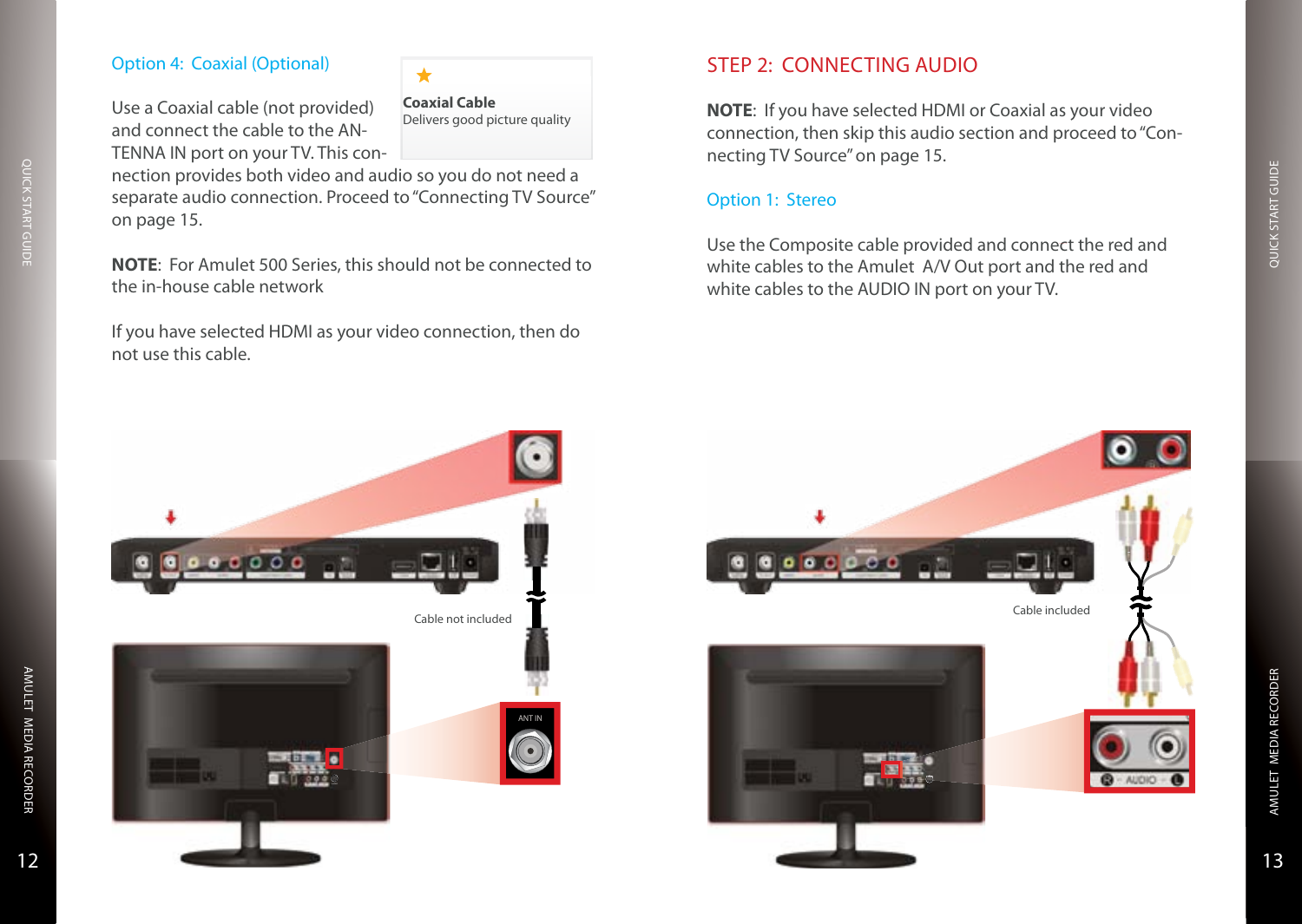#### <span id="page-8-0"></span>Option 2: Surround Sound

If your TV is connected to an A/V Receiver that supports Dolby Digital 5.1 Surround Sound, use a digital audio cable (sold separately) to connect Amulet to the OPTICAL AUDIO IN port on your A/V Receiver.

## <span id="page-8-1"></span>Step 3: Connecting TV Source (Optional)

Amulet allows you to receive live TV programming from a Cable TV or Antenna source. Select a TV source option below and connect an RF coaxial cable (sold separately) from the Cable TV or Antenna.

Option 1: Unencrypted Cable TV

Option 2: Antenna (Indoor or Outdoor)

Option 3: Premium Cable TV with CableCARD

**NOTE**: If you selected option 1 or 2, then proceed to"Connecting Network". If you selected option 3, proceed to STEP 4: Installing CableCARD.





Quick Start Guide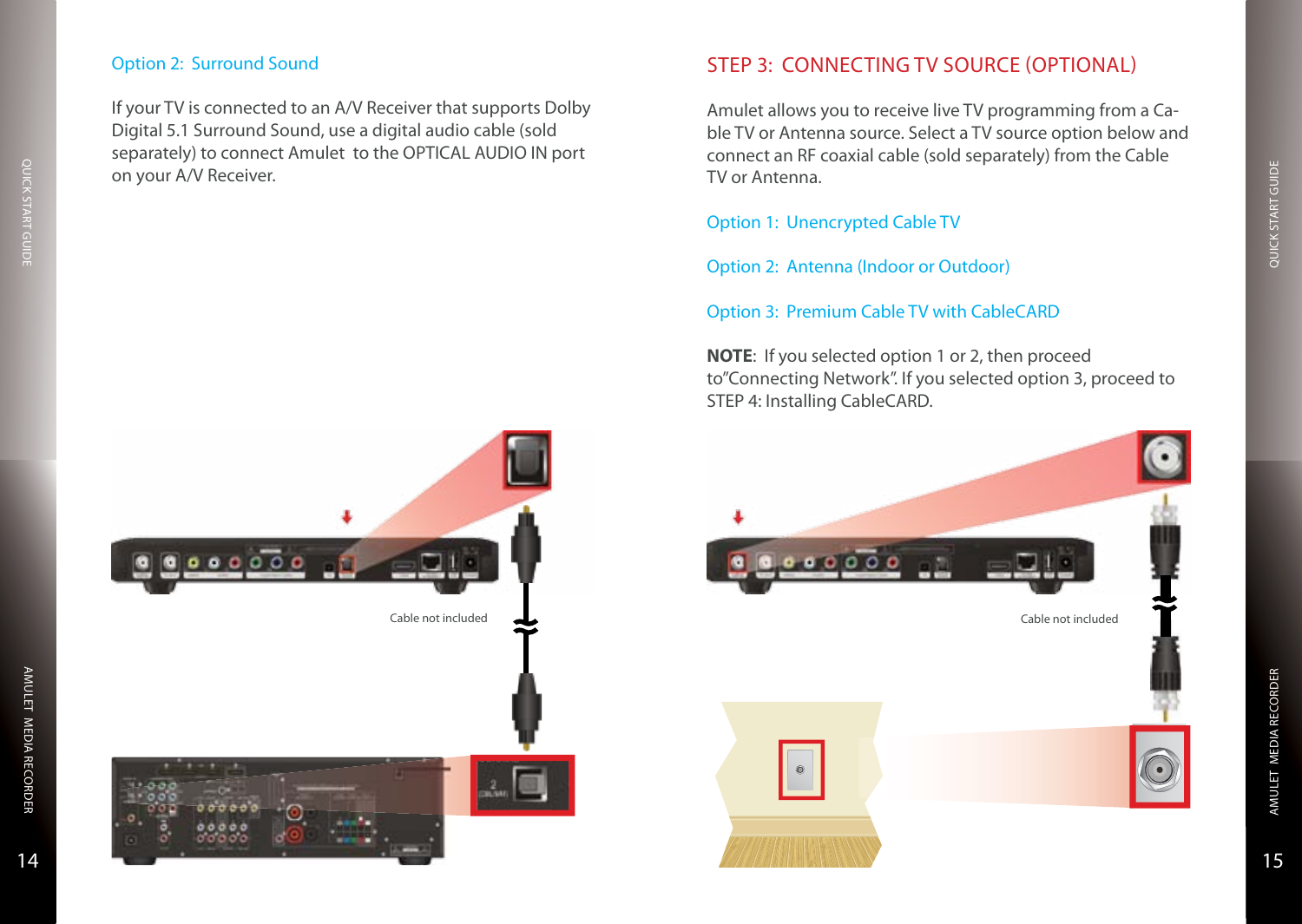# <span id="page-9-0"></span>Step 4: Installing CableCard (Optional)

CableCARD is a PCMCIA card that allows access to premium digital cable programming. CableCARDs are available from your local cable service provider. It is an optional feature for Amulet . Contact your service provider for more details.

- 1. Insert the CableCARD properly into the device.
- 2. The CableCARD will need to be paired with your cable TV service. Refer to the instructions from your service provider for more details on how to pair your CableCARD.

**NOTE**: The pairing process may take a few minutes or sometimes a few hours depending on your cable service provider. If you have not received your premium programming in one hour, please call your service provider for troubleshooting tips.



#### Step 5: Connecting Network

Select from one of the following networking options.

#### Option 1: Wireless

Connect your Amulet to a Wireless Network Router or Access Point.

**NOTE:** Internal Wi-Fi is an optional feature for Amulet. Contact your service provider for more details and instructions on how to configure Amulet for your wireless network.

#### Option 2: Wired

Connect an Ethernet cable (may not be included) from Amulet to a cable/DSL modem or Network Router.



Amulet

Amulet

Media Recorder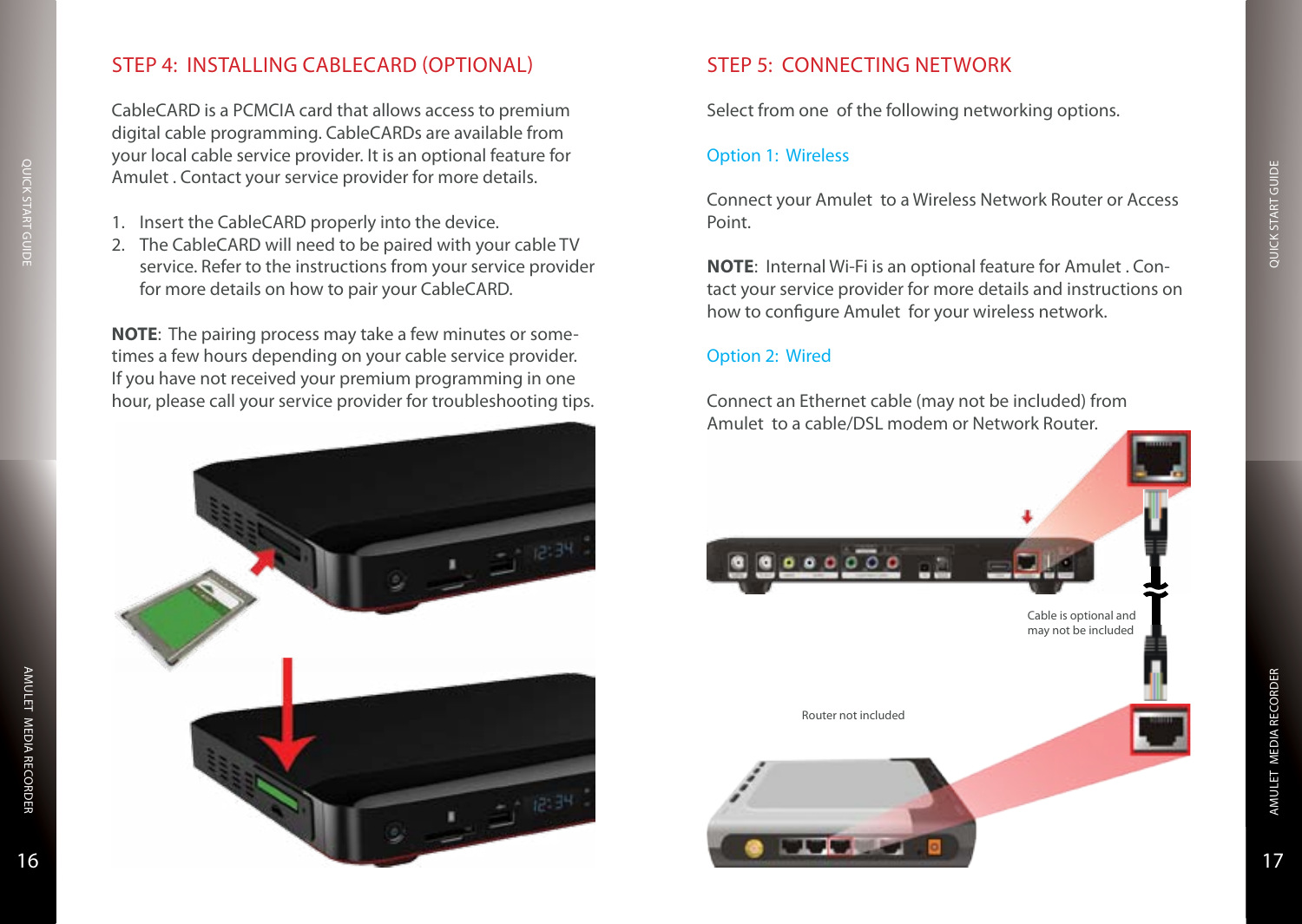# <span id="page-10-0"></span>Step 6: Powering Up

#### Setting Up Remote Control

- 1. Open the battery cover by pressing down on the battery cover latch and sliding it off.
- 2. Insert the batteries, matching the "+" and "-" marks on the batteries with the interior of the remote control.
- 3. Snap on the battery cover to close.

**NOTE:** Refer to the Remote Control Guide for more details about other remote control features.

#### Installing USM Drive

Amulet provides an integrated Universal Storage Module (USM) port for DVR applications. You can easily install, upgrade or replace a compatible USM drive.

- 1. Open the USM flap located on front panel of the Amulet .
- 2. Insert the USM drive into the port.

**NOTE**: For security purposes, the USM port may be locked by your service provider. Contact your service provider for more details.



Quick Start Guide

QUICK START GUIDE

Amulet

Media Recorder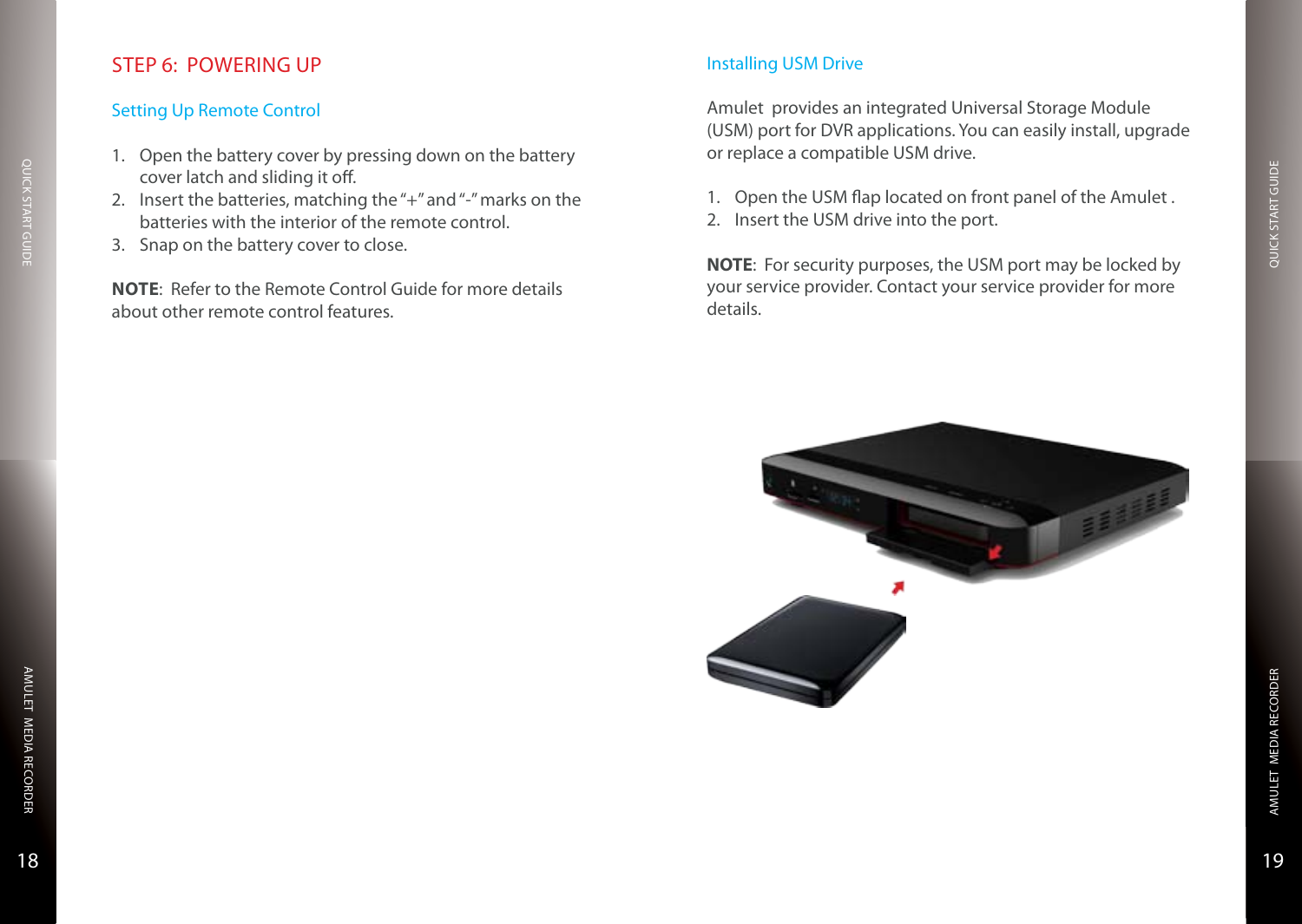# QUICK START GUIDE Quick Start Guide

# <span id="page-11-0"></span>Uninstalling USM Drive

1. To safely eject the USM drive, push the release lever located on the bottom of the Amulet.



2. Remove the USM drive from the port and close the front panel flap.

**NOTE**: For security purposes, the USM port may be locked by your service provider. Contact your service provider for more details.

## Connecting to Power Source

- 1. Connect the power cord to the POWER port on the back of the Amulet .
- 2. Plug the AC power adapter to a power outlet.
- 3. Follow the on-screen instructions.

**NOTE**: Make sure your TV is turned on and the correct video input is selected.



Amulet

Media Recorder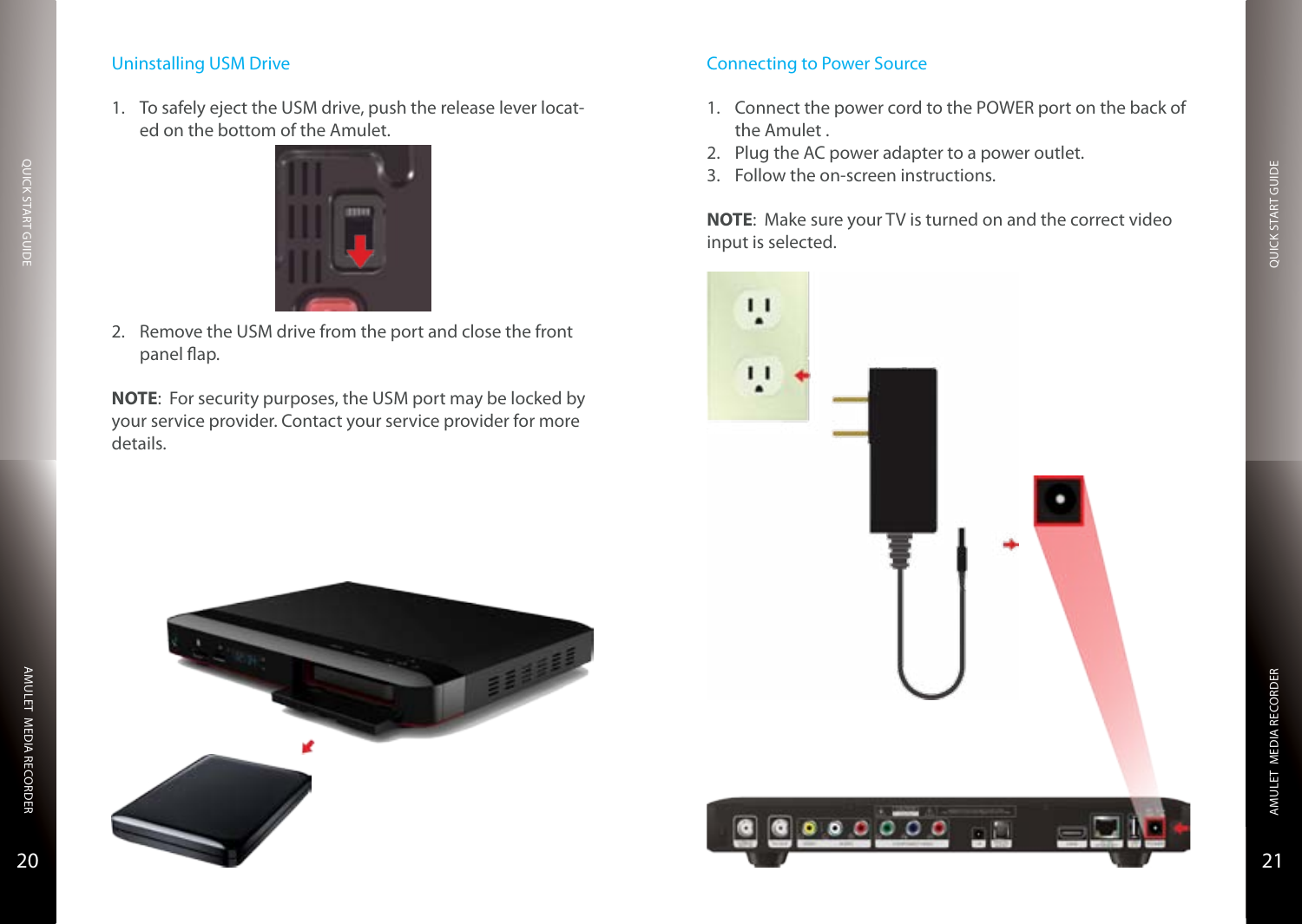# <span id="page-12-0"></span>Declaration of Conformity

| To ensure proper use of this product, please read this manual carefully and retain it for fu-<br>ture reference. Should the unit require maintenance, contact an authorized service location.                                                                                                                                                                                                              |
|------------------------------------------------------------------------------------------------------------------------------------------------------------------------------------------------------------------------------------------------------------------------------------------------------------------------------------------------------------------------------------------------------------|
| WARNING: This symbol indicates the presence of uninsulated dangerous voltage within the<br>product's enclosure that constitutes a risk of electric shock. Do not open the product's case.                                                                                                                                                                                                                  |
| CAUTION: This symbol indicates you must take care; there is risk of damage to the equip-<br>ment or to yourself.                                                                                                                                                                                                                                                                                           |
| Declaration of Conformity (Europe Only)<br>This product is in conformity with the Council Directives:<br>• EMC Directive 2004/108/EC<br>• Low voltage Directive 2006/95/EC                                                                                                                                                                                                                                 |
| Industry Canada statement:<br>This device complies with RSS-210 of the Industry Canada Rules. Operation is subject to<br>the following two conditions: (1) This device may not cause harmful interference, and (2)<br>this device must accept any interference received, including interference that may cause<br>undesired operation.                                                                     |
| Ce dispositif est conforme à la norme CNR-210 d'Industrie Canada applicable aux appareils<br>radio exempts de licence. Son fonctionnement est sujet aux deux conditions suivantes:<br>(1) le dispositif ne doit pas produire de brouillage préjudiciable, et (2) ce dispositif doit<br>accepter tout brouillage reçu, y compris un brouillage susceptible de provoquer un fonc-<br>tionnement indésirable. |
| <b>Radiation Exposure Statement:</b><br>This equipment complies with IC radiation exposure limits set forth for an uncontrolled<br>environment. This equipment should be installed and operated with minimum distance<br>20cm between the radiator & your body.                                                                                                                                            |
| Déclaration d'exposition aux radiations:<br>Cet équipement est conforme aux limites d'exposition aux rayonnements lC établies pour                                                                                                                                                                                                                                                                         |

Cet équipement est conforme aux limites d'exposition aux rayonnements IC établies pour un environnement non contrôlé. Cet équipement doit être installé et utilisé avec un minimum de 20 cm de distance entre la source de rayonnement et votre corps.

# Declaration of Conformity (Continued)



To prevent fire or shock hazard, do not expose this product to rain or moisture. To reduce the risk of electric shock, DO NOT remove the cover or back. No user serviceable parts are inside. For servicing refer to qualified personnel.



#### Declaration of Conformity (United States Only)

This device complies with Part 15 of the FCC Rules. Operation is subject to the following conditions: (1) this device may not cause harmful interference, and (2) this device must accept any interference received, including interference that may cause undesired operation. This equipment has been tested and found to comply with the limits for a Class B digital device, pursuant to Part 15 of the Federal Communication Commission (FCC) Rules. These limits are designed to provide reasonable protection against harmful interference in a residential installation. This equipment generates, uses, and can radiate radio frequency energy, and if not installed and used in accordance with the instructions, may cause harmful interference to radio communications. However, there is no guarantee that interference will not occur in a particular installation. If this equipment does cause harmful interference to radio or television reception, which can be determined by turning the equipment OFF and ON, the user is encouraged to try to correct the interference by one or more of the following measures:

- Reorient or relocate the receiving antenna.
- Increase the separation between the equipment and the receiver.
- Connect the equipment to a different circuit from that to which the receiver is connected.
- Consult the dealer or an experienced radio/TV technician for help.

FCC Caution: Any changes or modifications not expressly approved by the party responsible for compliance could void the user's authority to operate this equipment.

This transmitter must not be co-located or operating in conjunction with any other antenna or transmitter.

#### Radiation Exposure Statement:

This equipment complies with FCC radiation exposure limits set forth for an uncontrolled environment. This equipment should be installed and operated with minimum distance 20cm between the radiator & your body.

Amulet

Quick Start Guide